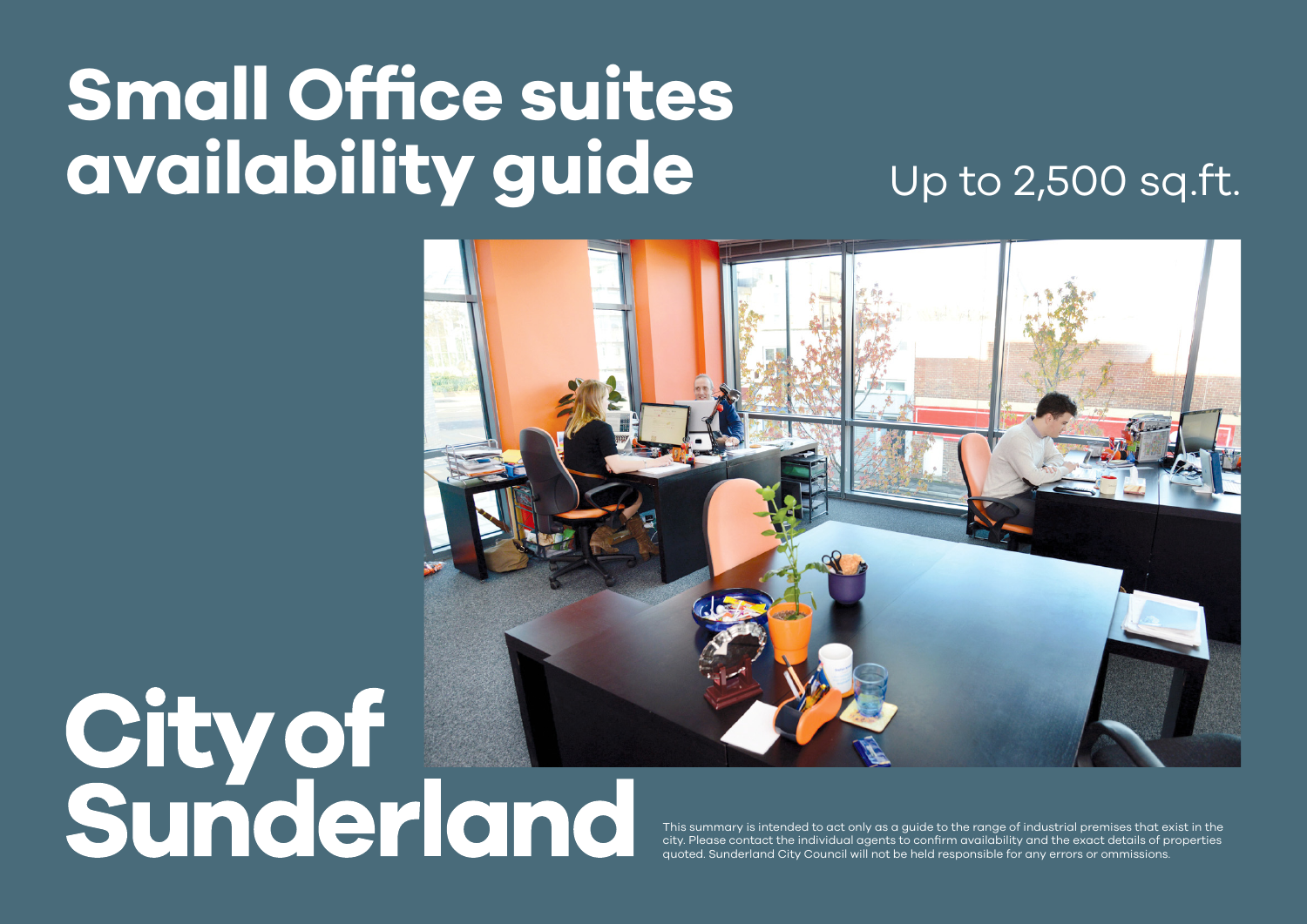| <b>SUNDERLAND NORTH</b>                                                                     | <b>Property Features</b>                                                                                                                                                                                   | <b>Agents</b>                                                                      |
|---------------------------------------------------------------------------------------------|------------------------------------------------------------------------------------------------------------------------------------------------------------------------------------------------------------|------------------------------------------------------------------------------------|
| <b>Defender Court</b><br><b>Sunderland Enterprise Park</b><br>SR5 3PE                       | Modern, self-contained office accommodation with allocated parking.<br>Riverside location.                                                                                                                 | Lofthouse & Partners<br>0191 - 565 8844                                            |
| <b>North East Business &amp; Innovation Centre</b><br>Sunderland Enterprise Park<br>SR5 2TA | Managed business centre at a riverside location, offering a wide range of<br>offices, including space for software & IT companies and lab space. Café<br>and communal meeting areas. Free parking on site. | North East BIC<br>0191 - 516 6200                                                  |
| North Hylton Enterprise Park<br>Hepworth Road<br>SR5 3TU                                    | Modern development of self-contained office suites. Free parking on site.                                                                                                                                  | Knight Frank<br>0191 - 221 2211 /<br><b>Naylors Gavin Black</b><br>0191 - 232 7030 |
| <b>North Sands Business Centre</b><br>Liberty Way<br>SR6 OQA                                | Business centre offering high quality office and studio accommodation.<br>Secure site with free parking.                                                                                                   | <b>Bizspace</b><br>0191 - 510 2550                                                 |
| <b>Quay West Riverside Business Village</b><br>Southwick<br>SR5 2AL                         | Modern development of self-contained office suites, at a riverside<br>location. Free parking on site.                                                                                                      | Lofthouse & Partners<br>0191 - 565 8844                                            |
| <b>St. Peter's Gate</b><br><b>Charles Street</b><br>SR6 0AN                                 | Managed incubator with river views. Fully air conditioned. Meeting rooms<br>available for use by tenants. Free parking on site.                                                                            | St. Peter's Gate<br>0191 - 556 1000                                                |

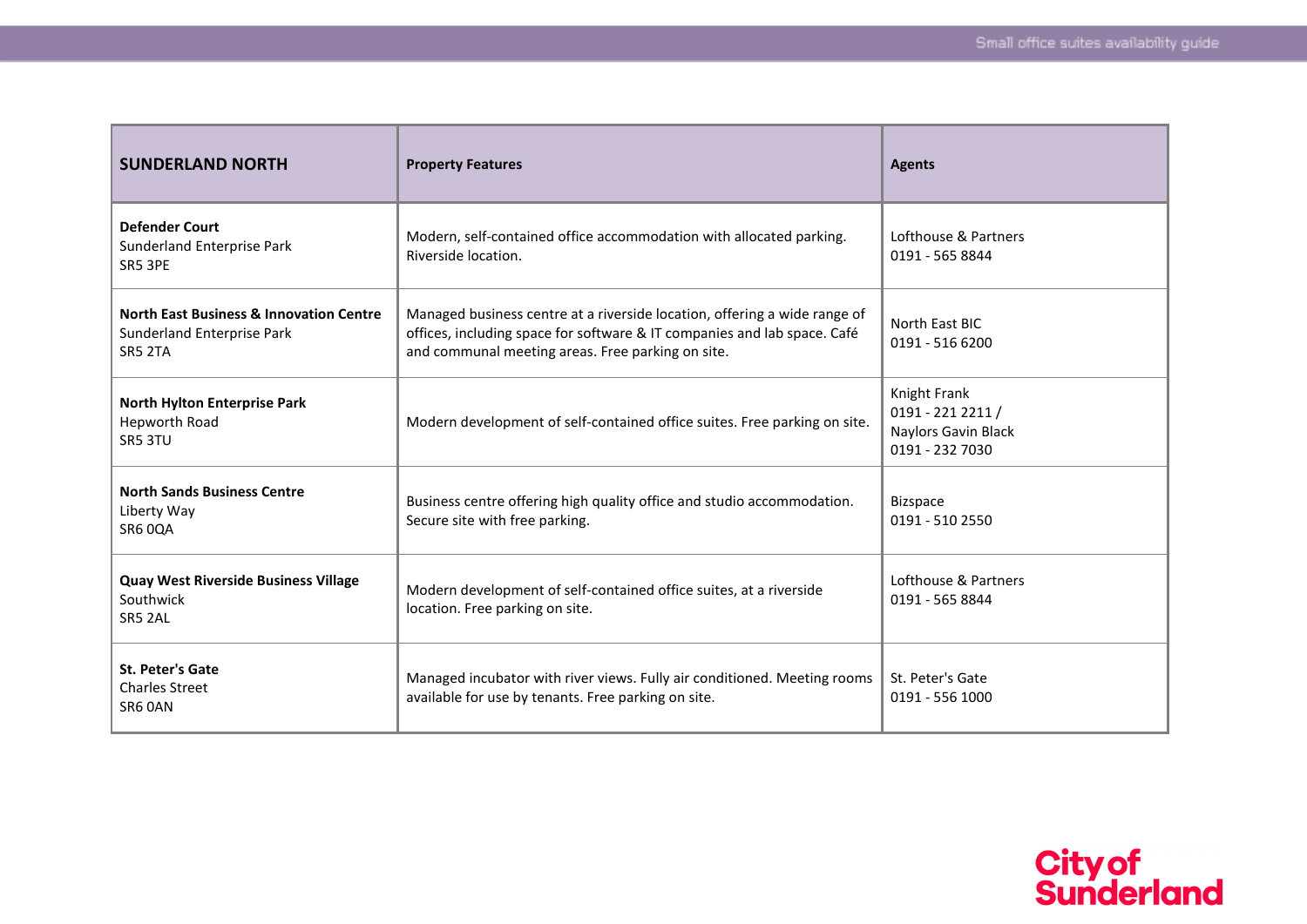| <b>SUNDERLAND SOUTH</b>                                                          | <b>Property Features</b>                                                                           | <b>Agents</b>                                                               |
|----------------------------------------------------------------------------------|----------------------------------------------------------------------------------------------------|-----------------------------------------------------------------------------|
| <b>Pennywell Business Centre</b><br>Pennywell<br>SR4 9AR                         | Managed business centre with 24 hour access to individual units. Secure<br>site with free parking. | Pennywell Business Centre<br>0758 819 9665                                  |
| <b>Regus House</b><br>Doxford International Business Park<br>SR3 3XW             | Flexible office space, with 24 hour access and on-site parking.                                    | Regus<br>0191 - 501 8000                                                    |
| <b>Stanfield Business Centre</b><br><b>Addison Street</b><br>SR <sub>2</sub> 8SZ | Modern business centre with 24 hour access to individual units. Secure<br>site with free parking.  | Knight Frank<br>$0191 - 2212211/$<br>Naylors Gavin Black<br>0191 - 232 7030 |

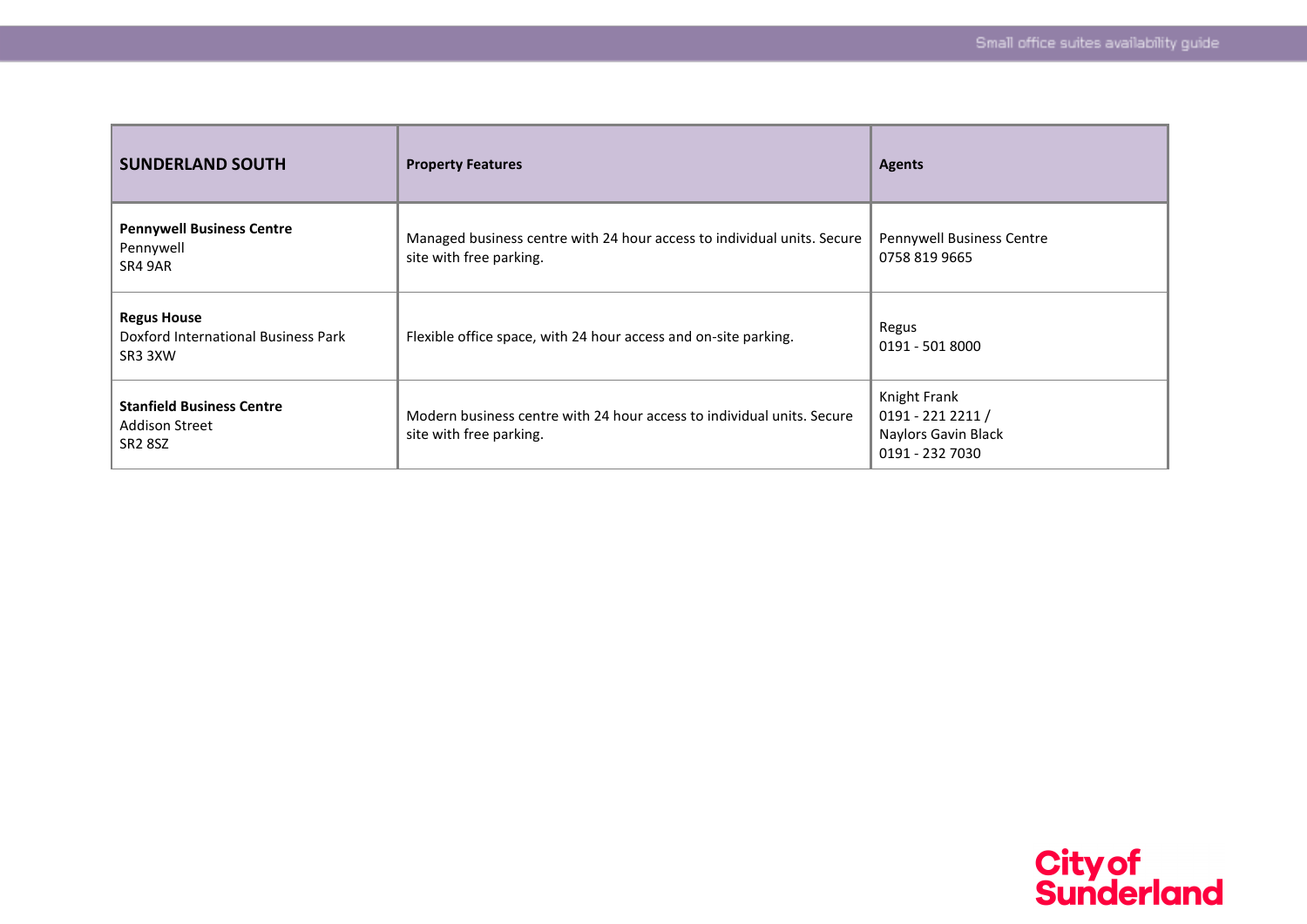| <b>CITY CENTRE</b>                                                             | <b>Property Features</b>                                                                                                                              | <b>Agents</b>                                                               |
|--------------------------------------------------------------------------------|-------------------------------------------------------------------------------------------------------------------------------------------------------|-----------------------------------------------------------------------------|
| <b>Arrow Business Centre</b><br>14 Foyle Street<br>Sunniside<br><b>SR1 1LE</b> | Refurbished Grade II listed building, in the historic Sunniside area,<br>offering a range of suites.                                                  | <b>ABP Property Consultants</b><br>0191 - 580 6800                          |
| <b>Bridge House</b><br><b>Bridge Street</b><br><b>SR1 1TE</b>                  | Self-contained offices. Free parking on site.                                                                                                         | <b>Bizspace</b><br>0191 - 510 2550                                          |
| <b>Eagle Building</b><br>201 High Street East<br><b>SR1 2AX</b>                | Office suites in a historic building, some with river views.                                                                                          | <b>ABP Property Consultants</b><br>0191 - 580 6800                          |
| <b>Hope Street XChange</b><br><b>Hope Street</b><br>SR13QD                     | Office suites in a recently opened centre that incorporates new build<br>and refurbished Grade II listed building. Access to university facilities.   | Hope Street XChange<br>$0191 - 3371550$                                     |
| <b>Mary Street</b><br>(No 1, First Floor)<br>SR13NH                            | Self-contained office suites in a multi-let property, close to Park Lane<br>interchange.                                                              | Knight Frank<br>0191 - 221 2211                                             |
| <b>Sunderland Software Centre</b><br><b>Tavistock Place</b><br><b>SR1 1PB</b>  | New business centre for software & IT companies. Conference facilities<br>and meeting rooms on site. Ultra-fast, resilient IT. Fully air conditioned. | <b>Sunderland City Council</b><br>0191 - 561 1125                           |
| thePlace<br><b>Athenaeum Street</b><br>Sunniside<br><b>SR1 1QX</b>             | Office suites and artists' studios in a prestigious business centre, located<br>in the historic Sunniside area. Café and meeting rooms on site.       | Knight Frank<br>$0191 - 2212211/$<br>Naylors Gavin Black<br>0191 - 232 7030 |

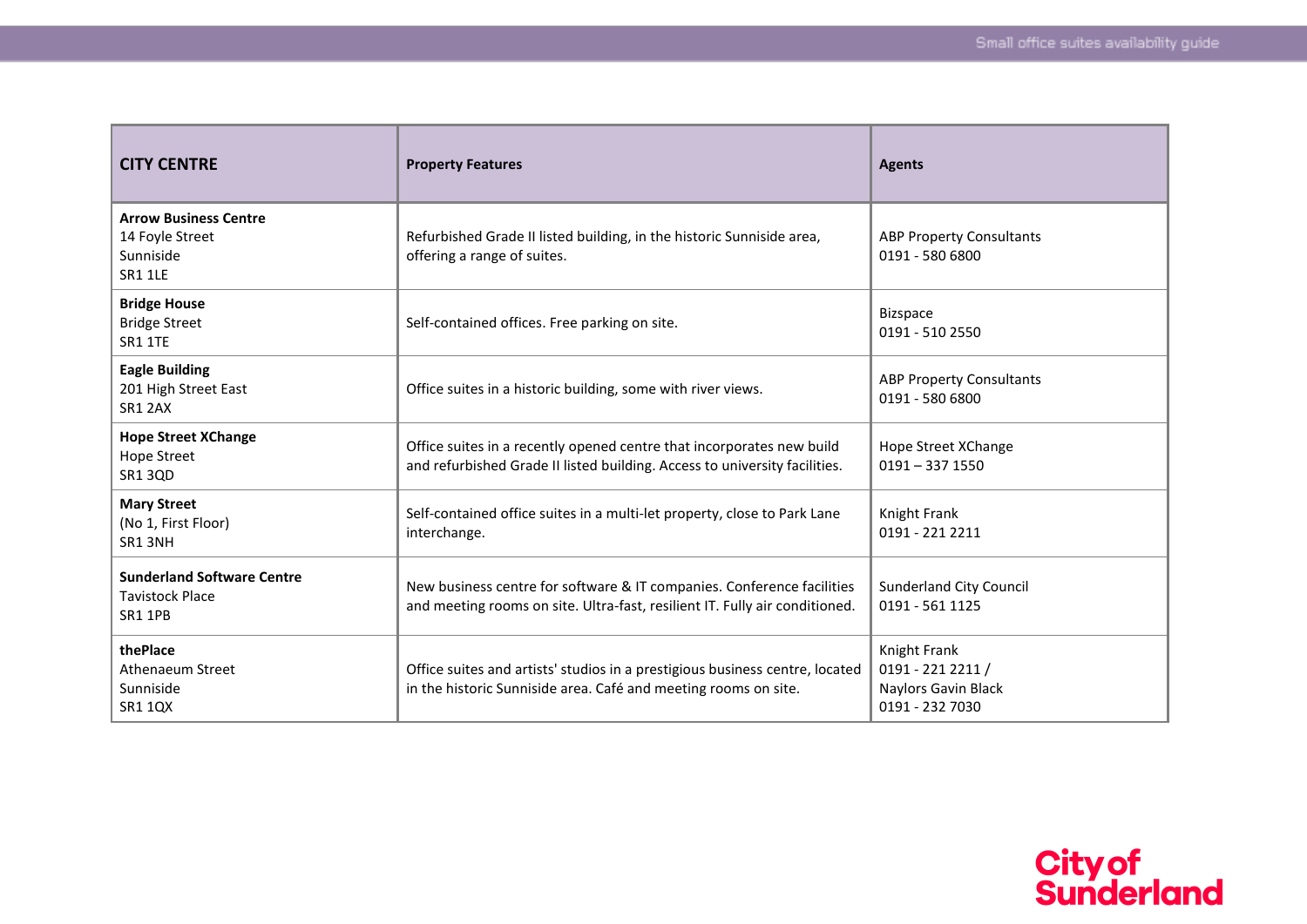| <b>WASHINGTON</b>                                                            | <b>Property Features</b>                                                                                                                                             | <b>Agents</b>                                     |
|------------------------------------------------------------------------------|----------------------------------------------------------------------------------------------------------------------------------------------------------------------|---------------------------------------------------|
| <b>Baird Close</b><br>Stephenson Industrial Estate<br><b>NE37 3HL</b>        | Pavilion style units suitable for office, light production and distribution<br>uses. Free parking on site.                                                           | Mileway<br>0191 - 415 9415                        |
| The Hub<br>New Century House<br><b>Crowther Road</b><br><b>NE38 0AQ</b>      | Modern, air-conditioned office suites. Also rooms for hire.                                                                                                          | North East BIC<br>0191 - 338 5166                 |
| <b>Vermont House</b><br>Concord<br><b>NE37 2SQ</b>                           | Self-contained office suites in an attractive courtyard development.<br>Free parking on site.                                                                        | Johnson Tucker<br>0191 - 269 8790                 |
| <b>Washington Business Centre</b><br><b>Turbine Business Park</b><br>SR5 3NZ | New business centre in a highly accessible location, offering a mix of<br>office, hybrid (office / light manufacturing) and workshop units. Free<br>parking on site. | <b>Sunderland City Council</b><br>0191 - 500 7850 |